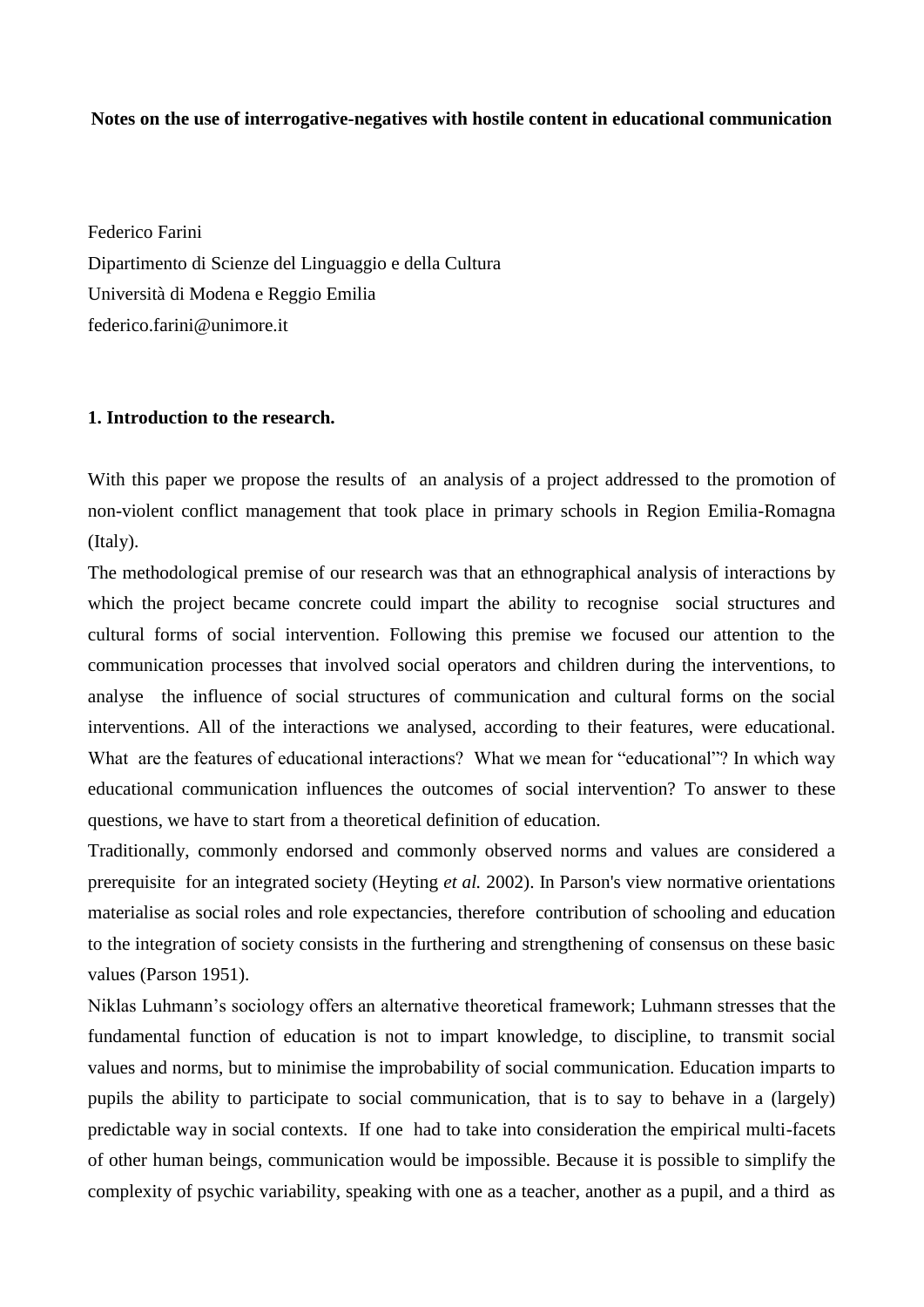a beloved, makes communication possible (Luhmann 1984). "Teacher", "pupil", "beloved", and many others in modern society, are social roles. We define social roles as "human beings made communicative through socialisation".

In complex societies socialisation has to be a systematised process, necessary to reproduce social knowledge and capabilities acquired in long sequences of coordinated individual steps (Vanderstraen & Biesta 2006). We define this systemized process as "education". The difference between education and non-systemised socialisation is that educational communication is always intentional, attributable to intentions, programmed on the basis of scientific premises (pedagogy).

Education is a communication process organised in a systematic way by educational organisations. Among educational organisation we have *schools*, where educational communication materialises as relations between social roles. Schools are educational organisation that have both an administrative and a pedagogical management. Pedagogical management is composed by educators that control the movement of pupils in a hierarchy of "educational steps", each of them representing a standardised level of cognitive performances, defined by educational programs.

The concept of *"grammar of education"* (Tyack & Cuban 2000) describes the relations between social roles in schools. These relations are asymmetric, because educators instructs pupils but pupils do not instruct the educator. Grammar of education is based on expectancies attached to social roles; these expectancies enable modes of support and co-operation, excluding others, enhance particular types of experiences, at the expense of others.

Grammar of education involves the evaluation of pupils' performances, with respect to standardised expectancies. Education has generalised expectancies about cognitive development of pupils: age is connected to a specific cognitive status. Grammar of education is also necessary to evaluate if pupils satisfy educational expectancies, by mean of specialised interaction systems (examinations) and the observation of their everyday participation to educational interactions.

## 2**. Methodology of the research**

The redundancy of evaluations creates expectancies about the "quality" of each pupil. In this sense educational communication transforms equality into inequality. Education builds hierarchies among pupils on the basis of the adherence of their cognitive performances to standardised expectancies. It follows that the marginalisation of pupils who do not satisfy standardised cognitive performances becomes possible (Baraldi & Iervese 2004). These effects of education are described as "secondary socialisation", where "secondary" refers to the unpredictable and often unseen consequences of education as an intentional form of socialisation. Some researches describe as a secondary effect of education interpersonal conflicts arousing in communication among pupils,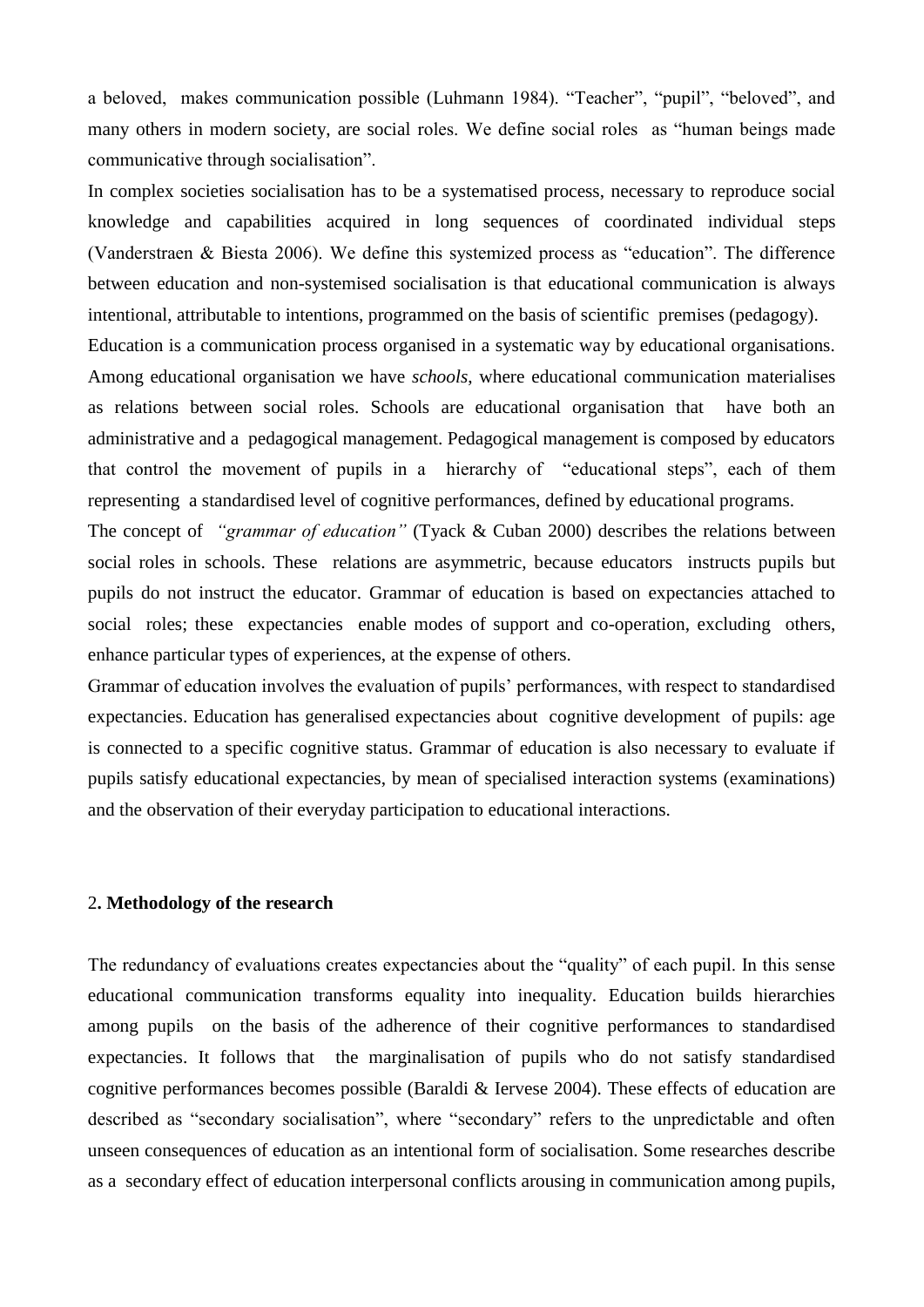most times as consequence of acts of criticism. (Putnam, 2001; Schneider, 2000). A recent research (Iervese, 2006) shows that parties could escalate the conflicts if they perceive face-threating acts; in this case a violent resolution of interpersonal conflict is not improbable.

The promotion of non-violent conflict management was the object of the social intervention we analyse in this article. We offer here a short description of the intervention, that involved 250 children (ages 9-11) in eleven primary schools. Classrooms involved were split in teams of six children each, then asked to create a fantasy story based on four pictures chosen out of a set of seven. To accomplish their task, teams had to afford processes of decision-making (first off all to select four pictures of a range of seven) that could engender conflicts. In these cases trained social operators had to create the presuppositions of children's practice of dialogical conflict management, promoting dialogical forms of interaction.

By "dialogue" the semantic of social intervention meant a specific communication form. Features of dialogue could be summarised as follows (Gergen *et al.* 2001; Gudykunst 1994; Isajiw 2000**;**  Littlejohn 2004): 1) distribution of active participation in interaction; 2) addressing of participants' interests and/or needs (empathy); 3) expression and display of personal attitudes and stories; 4) checking participants' perceptions; 5) active listening; 6) appreciation of actions and experience; 7) interactive feedback on the participants' actions; 8) avoidance of intimidating assertions.

The practice of dialogue requires social operators to 1) respect the turn of talk of their interlocutors, to show their unconditioned appreciation for their self-expression. It means to avoid overlapping and turn taking outside transition relevance points; 2) make use of rhetorical tools to promote the socialisation of reflection about everyday experience through self-narration.

To analyse data we used Conversation Analysis (CA); CA offers rigorous concept that describes structural features of organisation of human interactions (Schegloff, 1991; Heritage 1995). In this article we discuss the way by which one of these structures, interrogative-negative questions, influenced the intervention, with regard to the issue of its consistence with its promotional epistemology. In the framework of Luhmann's theory of education, CA imparts us the ability to observe if operators practised a genuine dialogical communication during their interventions, or if they activated different communication forms to pursue educational goals.

We gathered data through video recording of interactions. We think that, since the publication of Goodwin's work on the interactive coordination of gaze, posture, and sentence construction (1981), researches at the intersection of language and interaction needs videotape technology.

It is true that camera's "eye" suffers from unidirectionality and must be positioned with the needs of analysis in mind. Another obvious concern is what effect being videotaped will have on the behaviour of the participants to communication processes. But while we are sure that we are having some effect on our subjects, it also seems clear that they habituate themselves to our presence and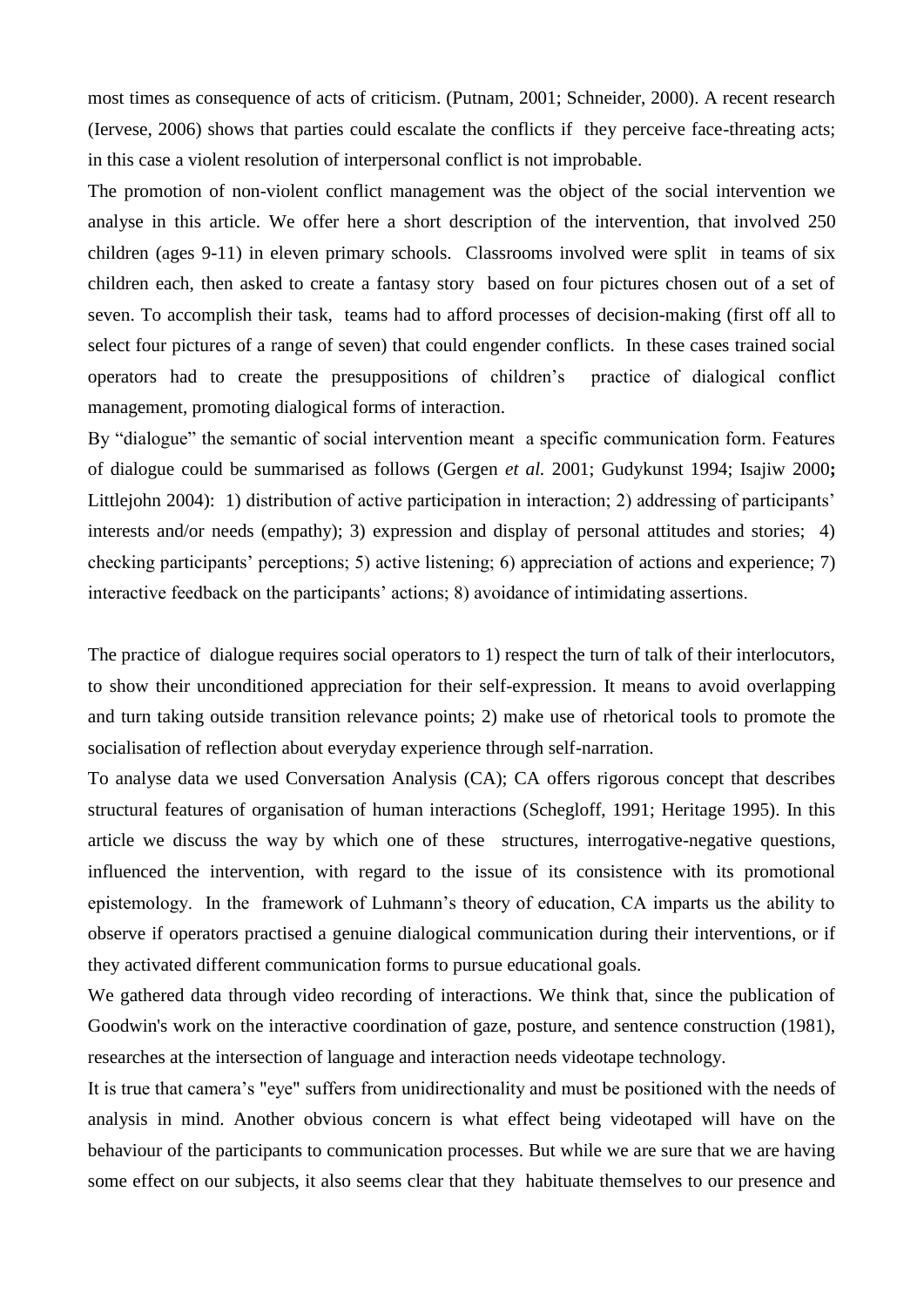we become less influential over time.

Moreover, advantages of video recording are compelling. Identifying speakers is made much easier by watching, not just the movement of lips, but the motion, gaze, and posture of participants. Much of the taken-for-granted fabric of our social existence can be exposed under repeated viewings of well-recorded material that render it in sufficient detail that an analyst can move closer to an account of what is actually happening, as opposed to what he or she assumes is happening (Zuengler & Fassnacht 1998).

# **3. The use of interrogative-negative questions in educational communication**

In the case of deviant behavior, in conflict with expectations educational communication process, deviancy provokes no doubt about the actual validity of the criterion explanation, therefore pupils' deviance is understood as an ascribable action, stimulating the assumption that something is wrong with its performer (Schneider, 2000). We have observed that interrogative-negative questions are often designed to favor a response from the pupils that contrasts with their earlier statements or actions, while not permitting them to do so without acknowledging inconsistency (Heritage, 2002).

((Castel San Pietro, Bologna. Primary school. Children age 10))

| $\mathbf{1}$ | Op:            | scusate ma: (.) non facciamo confusione (0.7) la     |
|--------------|----------------|------------------------------------------------------|
| 2            |                | decisione che Raggi partecipa ad uno e all'altro     |
| 3            |                | gruppo è stata presa questa mattina in aula, no?     |
| 4            | Pia(G1):       | però noi:                                            |
| 5            | Op:            | se dovevate dire: (0.3) dovevate dirlo al mattino;   |
| 6            |                | hh non vi siete sentiti prendere la decisione?       |
| 7            | Lucia $(G1)$ : | 'no è che:'                                          |
| 8            | Op:            | questo è un problema hh vostro, non credete?         |
| 9            | $Raggi(G2)$ :  | sì, >ma poi l'abbiamo detto [anche-]<                |
| 10           | op:            | [non] mi interessa,                                  |
| 11           |                | questo è un problema vostro, che sta portando via 10 |
| 12           |                | minuti (.) è inutile che alzate la manol perchè in   |
| 13           |                | un quarto d'ora non siamo riusciti a trovare una     |
| 14           |                | soluzione a un problema: banale                      |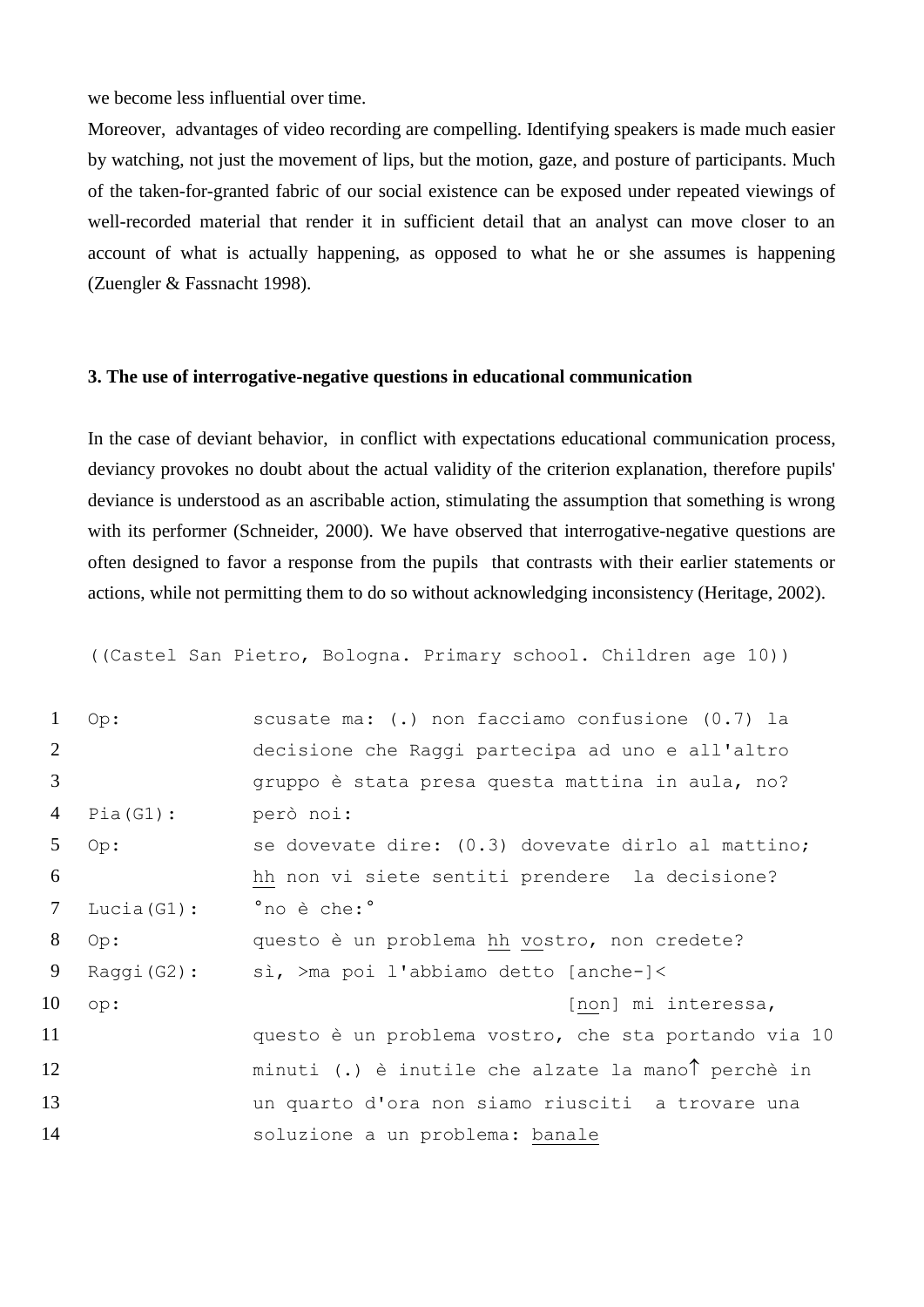| 1               | Op:         | excuse me but: $(.)$ to avoid misunderstanding $(0.7)$       |
|-----------------|-------------|--------------------------------------------------------------|
| 2               |             | the decision that Raggi would perform for both team          |
| 3               |             | has been taken this morning, ain't that?                     |
| 4               | $Pia(G1)$ : | but we:                                                      |
| 5               | Op:         | if you had to tal: $k$ (0.3) it was this morning; hh         |
| 6               |             | did you listen to yourselves taking the decision?            |
| $7\phantom{.0}$ | Lucia(G1):  | $^{\circ}$ no, it is tha:t $^{\circ}$                        |
| 8               | Op:         | this is your problem hh, don't you think?                    |
| 9               | Raggi (G2): | yes, >but then we said [also-]<                              |
| 10              | op:         | [I'm not] interested in it,                                  |
| 11              |             | it is your problem, that is taking away 10 minutes           |
| 12              |             | (.) stop raising your hand $\hat{I}$ in a quarter of hour we |
| 13              |             | weren't able to find a solution to a proble: m that          |
| 14              |             | seems to me very easy                                        |

Two groups are arguing because group 1 (G1) has asked to a member of group 2 (G2) to perform as an actor in the representation of they fantasy story. In lines 1-3 the operator, with an interrogative-negative question, try to lead children to acknowledge inconsistency of their behavior; that would the first step of their reflection on alternative way to manage conflict.

Children understand the rhetorical valence of interrogative-negative and its hostile contest, and refuse to align with operator's utterances, that is to say they refuse the role of people in need of education (lines 4, 7, 9).

The operator (lines 10-14) surrogates the reflection of children on conflict management he/she failed to sustain with a harsh negative evaluation of their behavior, explicitly accounting them for lack of competence in relationships' management. By doing so, he/she gives him/herself the opportunity to impose the ending of the argument, but it does not come priceless. The expression of an evaluation of pupils' behavior reactivates asymmetries between social roles in education, that are inconsistent with the promotional goals of his intervention.

Even if our data suggest that negative-interrogative questions could be an effective tool for educators to project expected answers by children, most times the "hidden agenda" of operators is understood by children. This imparts to children the capability to neutralise operators' educational strategies.

The understanding of the pragmatic function of educator's seek of information allows children to perform rhetorical counter-attacks. Among the rhetorical techniques available for children the most commonly used that reminds the "jujitsu technique" (Fisher *et al*. 1991): children use the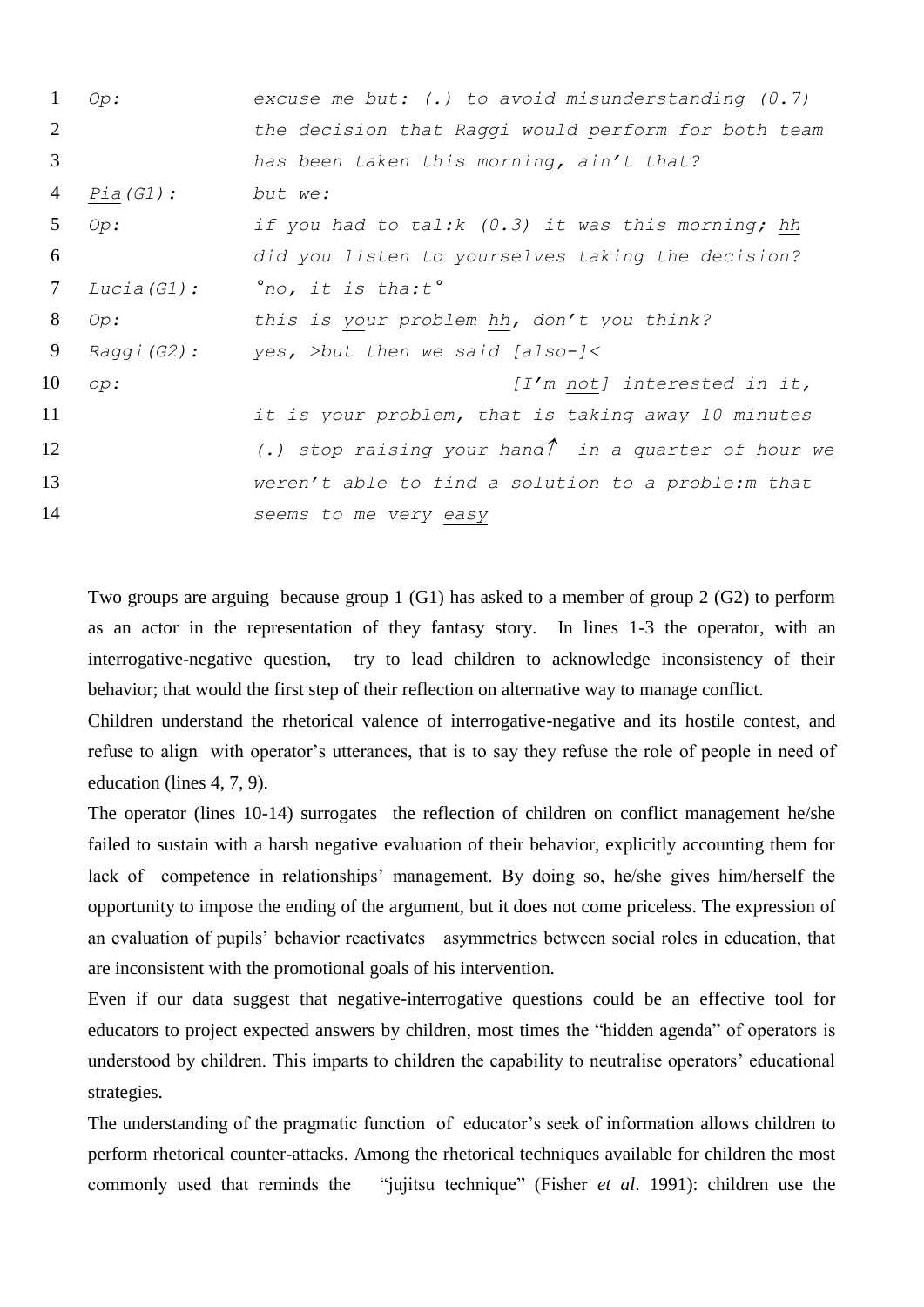rhetorical form of the opeartor against him/her.

```
((Castel San Pietro, Bologna. Primary school. Children age 10))
1 Op: ma: questo vostro modo di fare aiuta a fare il lavoro?
2 Sara: no
3 Op: e: non potete trovare una soluzione?
4 Luca: secondo il mio punto di vista no
5 Op: Mh? secondo te è impossibile trovare una soluzione? non è 
6 possibile per voi fare niente assieme?
7 Luca: è vero (.) non è possibile
8 Op. ah, o:k (.) passo dopo
1 Op: but: your way of acting helps your work?
2 Sara: no
3 Op: so: can't you find a solution?
4 Luca: from my point of view, we don't
5 Op: Mh? you think it is not possible to find a solution? 
6 Isn't it not possible for you to do anything together?
7 Luca: you're right (.) it is not possible
8 Op. ah, we:ll (.) I'll be back later
```
Two children, Luca and Sara, are arguing about the script of their team's story. The operator's intervention follows a common rhetorical structure in the educational communication processes we analysed.

- 1) a first question aims to lead pupils to acknowledge the inconsistency among their goal to produce a good story and their actual behaviour;
- 2) once he/she attains that objective, an interrogative-negative question is uttered to promote children's reflection on alternative ways of conflict management.

Rhetoric of education is not always efficient: as children understand the pragmatic function of interrogative-negative question they avoid to align with operator's hidden (but now discovered) expectancies. Children are able to escape the role of people in need of education, by mean of the jujitsu technique. In the interaction, the refusal of education materialises as an alignment to the first part of an adjacency pair, represented by operator's question. In this way Luca is able to reject the educational communication without becoming accountable of deviant behavior, as he gives to the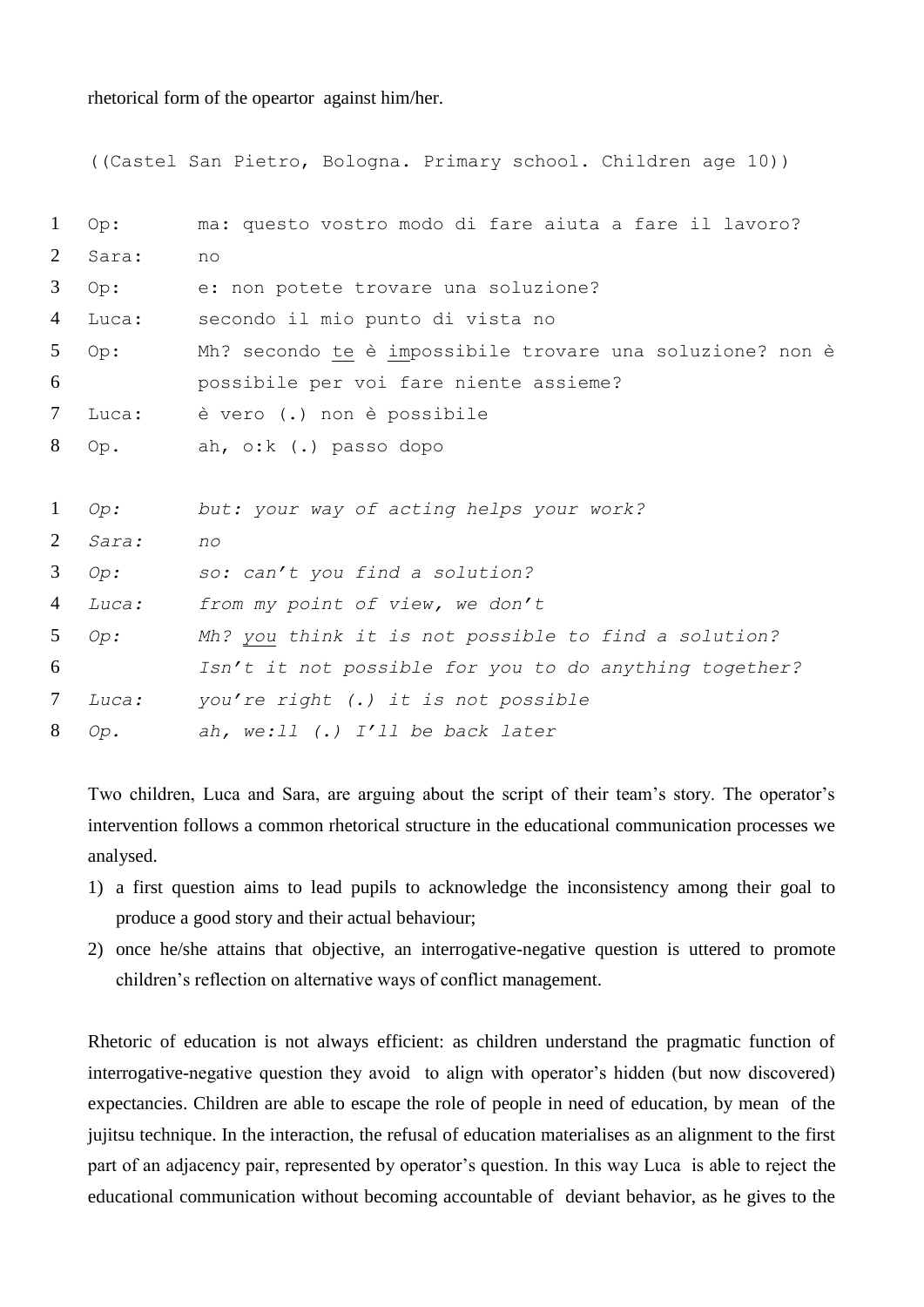educators nothing else than the information he/she wanted.

The interrogative-negative question is repeated at line 5-6, and again Luca uses the jujitsu technique (line 7). When it becomes clear that his/her rhetorical strategy is ineffective, the educator leaves interaction, without having reached his/her educational goals.

# **4. Final remarks: the limits of educational communication in promoting social participation of children**

Our data show that a refined rhetoric tool as interrogative-negative questions cannot secure the attainment of educational goals. It is true that social structures of educational communication, materialised as the grammar of education, impart to educators the ability to activate social asymmetries to pursue educational goals, but it is also true that grammar of education makes it easy for children to recognise educational intentions, bringing them to mistrust the opportunity of autonomous participation.

Interrogative-negative questions rely on grammar of education. They presuppose that social operators control the trajectories of interactions, exploiting role asymmetries. Even though these events of communication have to be understood as operators' efforts to create the condition for the transmission values, norms and knowledge thought to be necessary to sustain dialogical conflict management, they cost the failure of promotional goals, that is to say the failure of the social intervention.

As soon as they understand the educational intentions of social operators children try to avoid communication; if they are forced to participate to educational interaction, they limit their social participation to the lowest levels.

Even if we focused on interrogative-negative questions our conclusion, accordingly to data we gathered, could be extended also to strategic organisation of turn-taking and exploitation of repair; therefore, we think that the problem is that educational communication is not an efficient medium for the promotion of social participation.

The limits of educational communication we observed a suggest that for social workers that operates among adolescents and young adults, dialogue is an opportunity to experiment, to make their work more effective and the projects in which they are involved more efficient.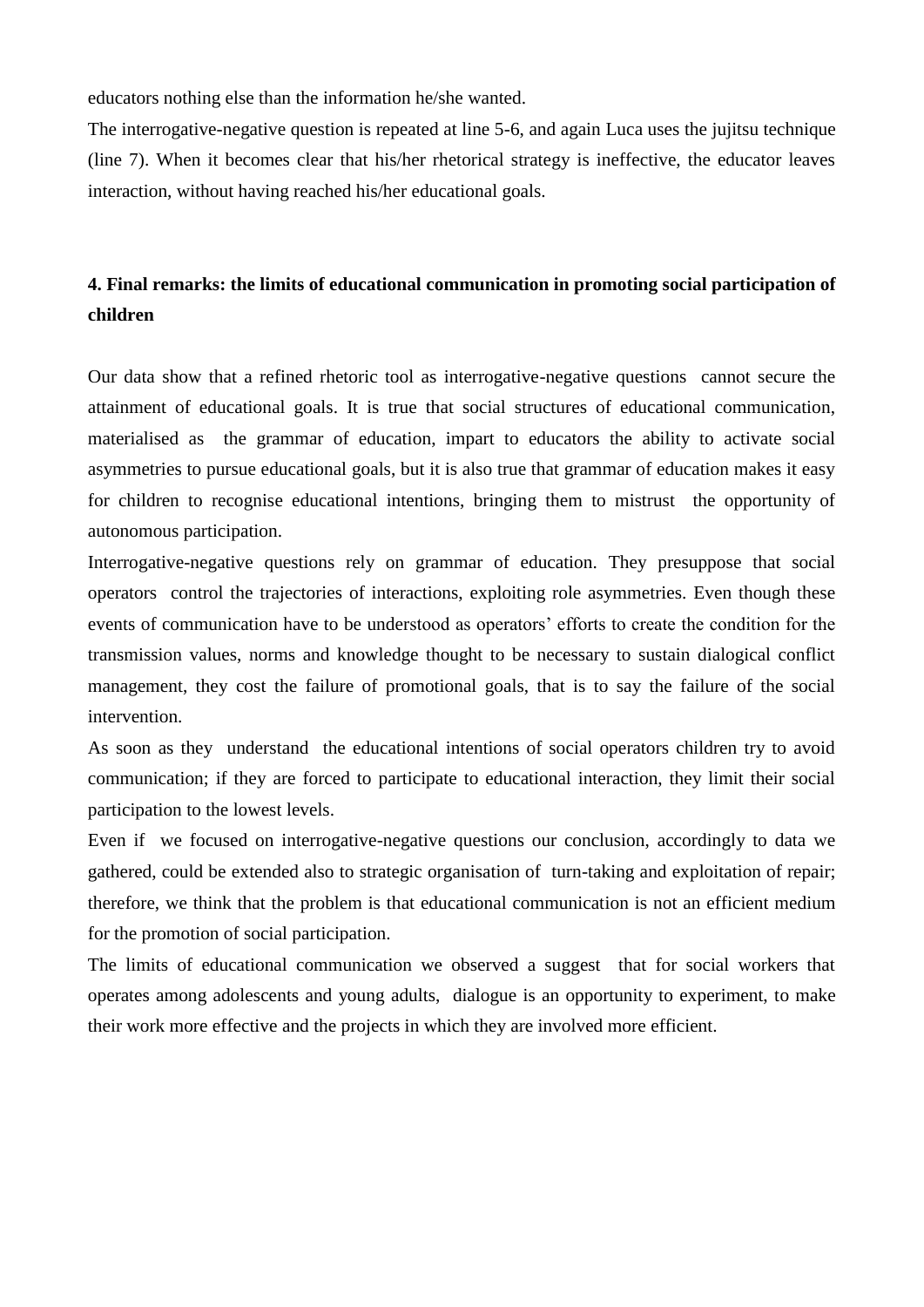### **References:**

Baraldi, C., Iervese, V. 2004. *Come nasce la prevaricazione*. Donzelli, Roma

Fisher, R., Ury, W. & Patton, B. 1991. Getting to YES: negotiation agreement without giving in. Penguin Books, New York

Gergen, K., McNamee, S. & Barrett, F. 2001. Toward transformative dialogue. *International Journal of Public Administration*, 24: 697-707

Goodwin, C. 1981. *Conversational Organization: Interaction Between Speakers and Hearers*. New York: Academic Press.

Heritage, J. 1995. Conversation Analysis: methodological aspects. In: Quasfthoff, U.M. (Ed) *Aspects of oral communication*. Berlin-New York: Walter de Gruyter (391-416).

Heritage, J. 2002. The limits of questioning: negative interrogatives and hostile question content. *Journal of Pragmatics*, 34: 1427-1446

Iervese, V. (ed). 2006. La gestione dialogica del conflitto. Imola, la Mandragora

Isajiw, W.W. 2000. Approaches to ethnic conflict resolution: paradigms and principles. *International Journal of Intercultural Relations*, 24: 105-124.

Jefferson, G. 2004. Glossary of transcript symbols with an introduction. In: Lerner, G. (Ed), *Conversation analysis. Studies from the first generation*. New York: John Benjamins.

Littlejohn, S.W. 2004. The Transcendent Communication Project: Searching for a praxis of dialogue. *Conflict Resolution Quarterly*, 21, 3, 327-359.

Luhmann, N. 1984. *Soziale Systeme. Grundriß einer allgemeinen Theorie*. Frankfurt a.M., Suhrkamp

Parsons, T. 1951. *Social Structure and Personality*. New York, The Free Press